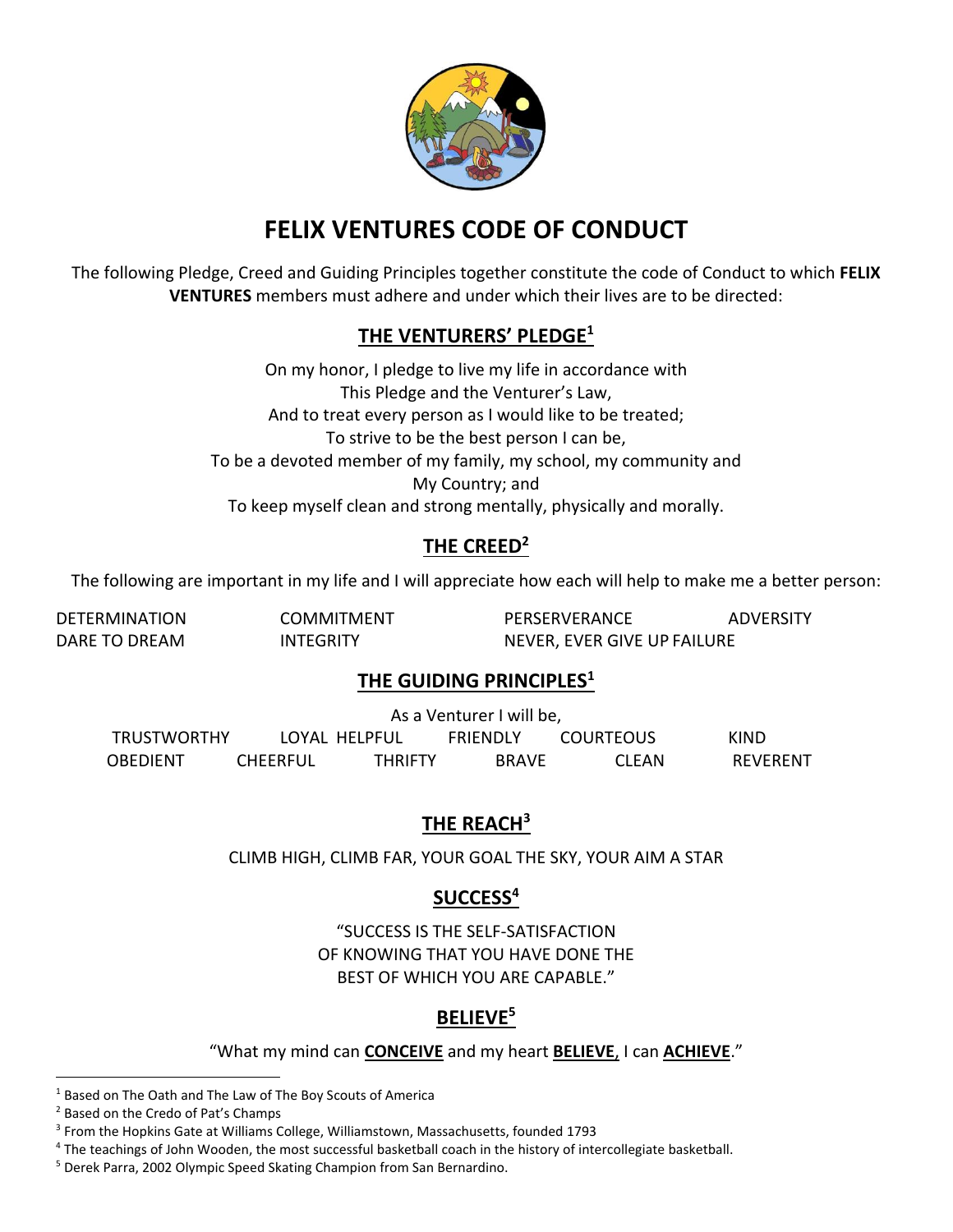

## **Felix Ventures' Code of Conduct** PERSONAL COPY

#### **Adult Volunteer/Participant Agreement:**

As a condition of my participation in Felix Ventures' trips/events, I hereby agree that:

- 1. I have read and understand this Code of Conduct, agree to live by the principles embodied therein, and agree that it is my obligation to assure that all Venturers do also. I understand and agree that I am to report any who I observe breaching this code;
- 2. I agree to act as a supervisor for the trip/event and report any misbehavior and/or violation of the code of conduct to the director and/or adults in charge of the trip/event;
- 3. I will at all times during any Felix Ventures activities conduct myself in a dignified and appropriate manner;
- 4. I agree to not use profanity at all times during the trip and control inappropriate conversation content around students and to students;
- 5. I agree not to use or possess and illegal drugs, to consume any beverages containing alcohol of any kind, or to join any gang and or participate in any gang activities;
- 6. I understand and agree that I am not to participate in any illegal activity and abide U.S., California and Hacienda-La Puente Unified School District rules, regulations and laws;
- 7. I will at all times dress neatly and appropriately for the occasion; and
- 8. I will always seek to bring honor and respect to Felix Ventures, to Workman High School, to my fellow Venturers and myself.
- 9. I will always seek to drive safely by avoiding texting while driving, limiting phone usage, keeping speed appropriate to traffic and/or speed limit; and making ventures use seat belts at all times
- 10. It is my responsibility to explain and uphold appropriate rules (i.e. no fighting, screaming, sticking your head out the window, too loud music, putting other people down, picking up your trash, etc.) for the car that I am driving.
- 11. I will avoid using my electronics (phone) during the trip/activities to abide by the FV rules and code of conduct
- 12. *For Guardians and/or Family members:* I agree to not interfere with my child's participation and experience during the trip. I will not exercise any special treatment and/or behave as a "parent" during the trip/event.